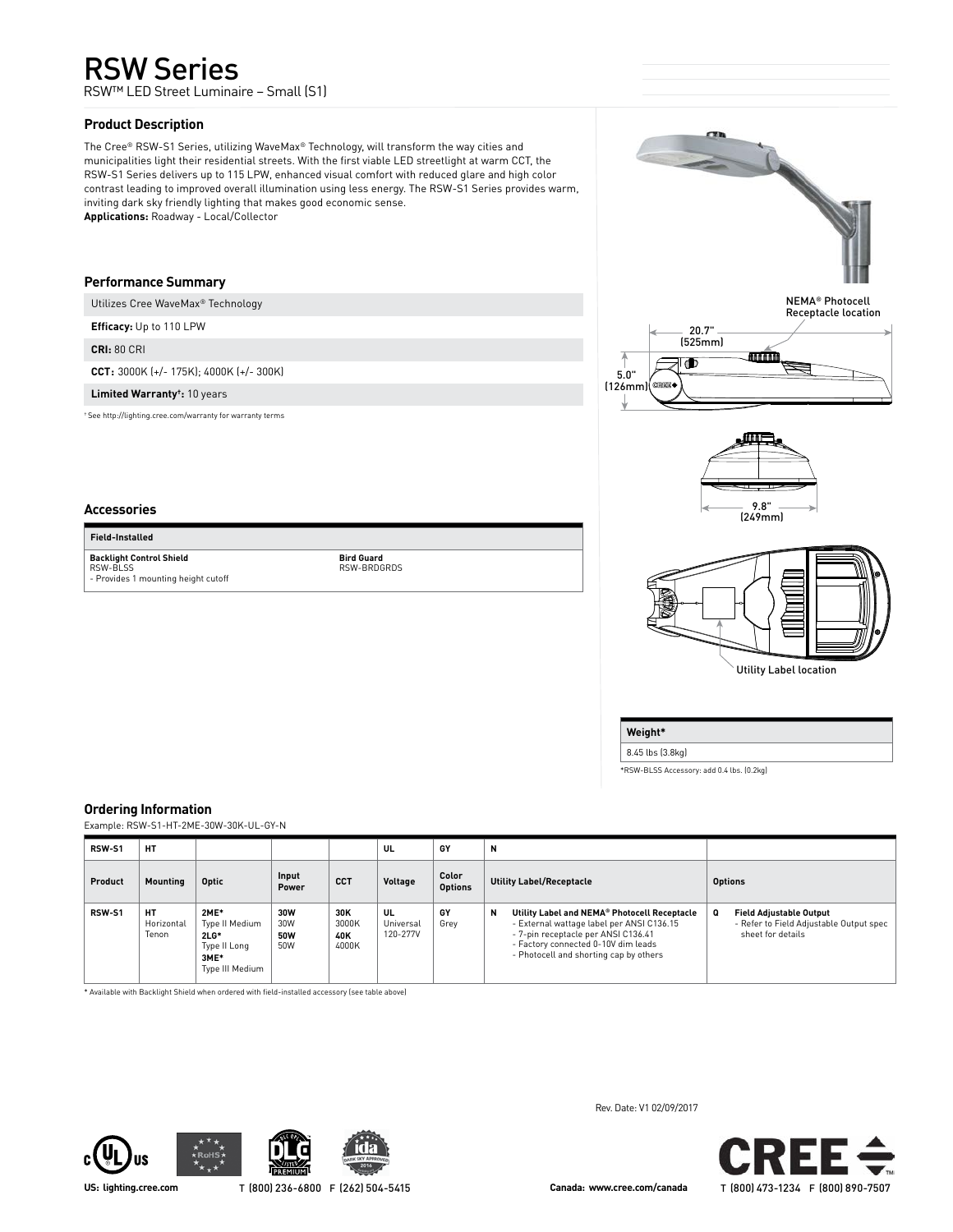# **Product Specifications**

# **CREE WAVEMAX® TECHNOLOGY**

Featuring up to 90% optical efficiency and precise control, Cree WaveMax® Technology provides unmatched comfort and decreased LED source luminance by smoothly spreading brightness over a broader area. When integrated with luminous surfaces made of a polymer medium engineered with DiamondFacet™ optical elements, extremely high efficacy luminaires are the result – ultimately creating more visually comfortable and appealing environments while exceeding illumination performance.

#### **CONSTRUCTION & MATERIALS**

- Housing constructed of high strength, lightweight bulk molding compound for long weathering and durability
- UV stabilized polymeric door with handle pocket for tool-less entry
- Straight in wiring to terminal block for power input (#6-#14 AWG)
- IP66 rated optic box and driver enclosure inside optic box
- Luminaire secured with two mounting bolts
- Mounts on 1.25" (32mm) IP, 1.66" (42mm) O.D. or 2" (51mm) IP, 2.375" (60mm) O.D. horizontal tenon (minimum 8" [203mm] in length) and is adjustable +/- 5˚ in 2.5˚increments to allow for fixture leveling (two axis T-level included)
- Comes standard with Utility Label per ANSI C136.15 and 7-pin NEMA® Photocell Receptacle per ANSI C136.41
- **Weight:** 8.45 lbs. (3.8kg); add 0.4 lbs. (0.2kg) for RSW-BLSS accessory

#### **ELECTRICAL SYSTEM**

- **• Input Voltage:** 120-277V, 50/60Hz
- **• Power Factor:** > 0.9 at full load
- **• Total Harmonic Distortion:** < 20% at full load
- Integral 10kV surge suppression protection standard
- To address inrush current, slow blow fuse or type C/D breaker should be used
- **• 10V Source Current:** 0.22mA
- **• Operating Temperature Range:** -40˚C +40˚C (-40˚F + 104˚F)

#### **REGULATORY & VOLUNTARY QUALIFICATIONS**

- cULus Listed
- Suitable for wet locations
- Certified to ANSI C136.31-2001, 3G bridge and overpass vibration standards
- Meets CALTrans 611 Vibration testing
- 10kV surge suppression protection tested in accordance with IEEE/ANSI C62.41.2
- Meets FCC Part 15, Subpart B, Class A standards for conducted and radiated emissions
- RoHS compliant. Consult factory for additional details
- Dark Sky Friendly, IDA Approved when ordered with 30K CCT
- DLC qualified, premium classification. Please refer to www.designlights.org/QPL for most current information

| <b>Electrical Data*</b> |                          |                   |      |      |             |
|-------------------------|--------------------------|-------------------|------|------|-------------|
|                         |                          | Total Current (A) |      |      |             |
| Input Power             | System Watts<br>120-277V | 120V              | 208V | 240V | <b>277V</b> |
| 30W                     | 30                       | 0.25              | 0.15 | 0.13 | 0.12        |
| 50W                     | 50                       | 0.41              | 0.24 | 0.21 | 0.19        |

\* Electrical data at 25˚C (77˚F). Actual wattage may differ by +/- 10% when operating between 120-277V +/-10%

| Recommended RSW Series Lumen Maintenance Factors (LMF) <sup>1</sup> |             |                |                                         |                                         |                                          |                                           |
|---------------------------------------------------------------------|-------------|----------------|-----------------------------------------|-----------------------------------------|------------------------------------------|-------------------------------------------|
| Ambient                                                             | Input Power | Initial<br>LMF | 25K hr<br>Projected <sup>2</sup><br>LMF | 50K hr<br>Projected <sup>2</sup><br>LMF | 75K hr<br>Calculated <sup>3</sup><br>LMF | 100K hr<br>Calculated <sup>3</sup><br>LMF |
| $5^{\circ}$ C                                                       | 30W         | 1.04           | 0.99                                    | 0.95                                    | 0.92                                     | 0.89                                      |
| [41°F]<br>50W                                                       |             |                |                                         |                                         |                                          |                                           |
| $10^{\circ}$ C                                                      | 30W<br>1.03 |                | 0.98                                    | 0.94                                    | 0.91                                     | 0.88                                      |
| [50°F]                                                              | 50W         |                |                                         |                                         |                                          |                                           |
| $15^{\circ}$ C                                                      | 30W         |                | 0.97                                    | 0.93                                    | 0.90                                     | 0.87                                      |
| (59°F)                                                              | 50W         | 1.02           |                                         |                                         |                                          |                                           |
| $20^{\circ}$ C                                                      | 30W         | 1.01           | 0.96                                    | 0.93                                    | 0.89                                     | 0.86                                      |
| (68°F)<br>50W                                                       |             |                |                                         |                                         |                                          |                                           |
| $25^{\circ}$ C                                                      | 30W         | 1.00           | 0.95                                    | 0.92                                    | 0.88                                     | 0.85                                      |
| [77°F]                                                              | 50W         |                |                                         |                                         |                                          |                                           |

**<sup>1</sup>** Lumen maintenance values at 4000K and 25˚C (77˚F) are calculated per TM-21 based on LM-80 data and

 in-situ luminaire testing **<sup>2</sup>** In accordance with IESNA TM-21-11, Projected Values represent interpolated value based on time durations that are within six times (6X) the IESNA LM-80-08 total test duration (in hours) for the device under testing ((DUT) i.e. the

packaged LED chip)<br><sup>3</sup> In accordance with IESNA TM-21-11, Calculated Values represent time durations that exceed six times (6X) the IESNA<br>LM-80-08 total test duration (in hours) for the device under testing ([DUT] i.e. the

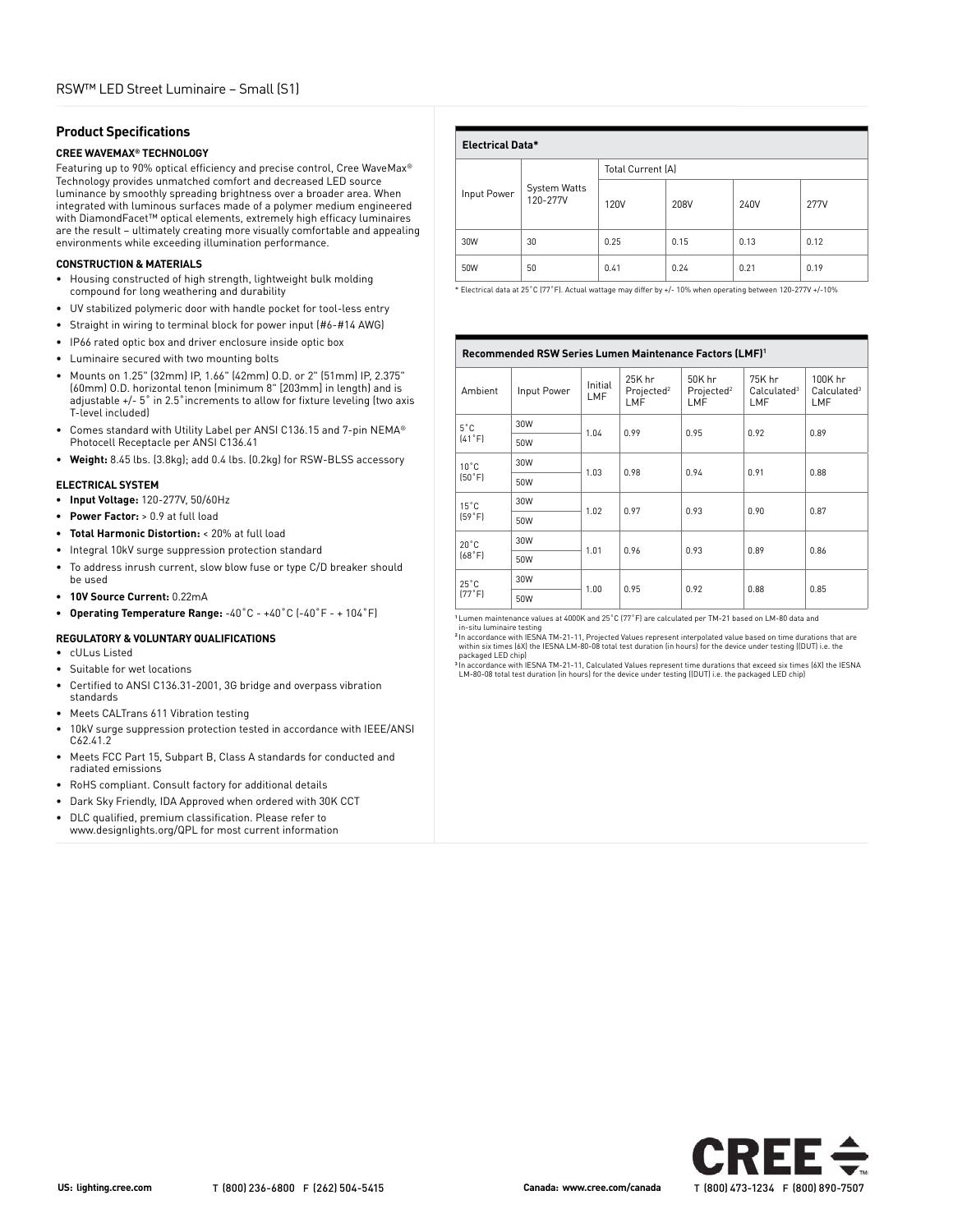#### **Photometry**

All published luminaire photometric testing performed to IESNA LM-79-08 standards by a NVLAP accredited laboratory. To obtain an IES file specific to your project consult: http://lighting.cree.com/products/outdoor/street-and-roadway/rsw-series

#### **2ME**



**ITL Test Report #:** 86560 RSW-S1-\*\*-2ME-30W-30K-UL-GY-N **Initial Delivered Lumens:** 3,245



**RESTL Test Report #:** PL07397-002A RSW-S1-\*\*-2ME-30W-30K-UL-GY-N w/RSW-BLSS **Initial Delivered Lumens:** 2,770

#### **2LG**



**ITL Test Report #:** 86227 RSW-S1-\*\*-2LG-30W-30K-UL-GY-N **Initial Delivered Lumens:** 3,306



**RESTL Test Report #:** PL07397-003A RSW-S1-\*\*-2LG-30W-30K-UL-GY-N w/RSW-BLSS **Initial Delivered Lumens:** 2,794



RSW-S1-\*\*-2ME-30W-30K-UL-GY-N **Mounting Height:** 25' (7.6m) A.F.G. **Initial Delivered Lumens:** 3,300 Initial FC at grade





BLSS **Mounting Height:** 25' (7.6m) A.F.G. **Initial Delivered Lumens:** 2,800 Initial FC at grade



RSW-S1-\*\*-2LG-30W-30K-UL-GY-N **Mounting Height:** 25' (7.6m) A.F.G. **Initial Delivered Lumens:** 3,300 Initial FC at grade



RSW-S1-\*\*-2LG-30W-30K-UL-GY-N w/ RSW-BLSS **Mounting Height:** 25' (7.6m) A.F.G. **Initial Delivered Lumens:** 2,800 Initial FC at grade

# **Type II Medium Distribution**

|                | 3000K                               |                                         |                                          |                                         |  |
|----------------|-------------------------------------|-----------------------------------------|------------------------------------------|-----------------------------------------|--|
| Input<br>Power | <b>Initial Delivered</b><br>Lumens* | <b>BUG</b><br>Ratings**<br>Per TM-15-11 | Initial Delivered<br>Lumens <sup>*</sup> | <b>BUG</b><br>Ratings**<br>Per TM-15-11 |  |
| 30W            | 3.300                               | <b>B1 U0 G1</b>                         | 3.300                                    | <b>B1 U0 G1</b>                         |  |
| 50W            | 5.000                               | <b>B1 U0 G2</b>                         | 5.000                                    | B1 U0 G2                                |  |

\* Initial delivered lumens at 25˚C (77˚F). Actual production yield may vary between -10 and +10% of initial delivered lumens

\*\* For more information on the IES BUG (Backlight-Uplight-Glare) Rating visit: www.ies.org/PDF/Erratas/TM-15-11BugRatingsAddendum.pdf. Valid with no tilt

| <b>Type II Medium w/BLS Distribution</b> |                                       |                                         |                                       |                                         |
|------------------------------------------|---------------------------------------|-----------------------------------------|---------------------------------------|-----------------------------------------|
|                                          | 3000K                                 |                                         | 4000K                                 |                                         |
| Input<br>Power                           | Initial<br>Delivered<br>$L$ umens $*$ | <b>BUG</b><br>Ratings**<br>Per TM-15-11 | Initial<br>Delivered<br>$L$ umens $*$ | <b>BUG</b><br>Ratings**<br>Per TM-15-11 |
| 30W                                      | 2.800                                 | B1 U1 G1                                | 2.800                                 | B1 U1 G1                                |
| 50W                                      | 4,200                                 | B1 U1 G2                                | 4.200                                 | B1 U1 G2                                |

\* Initial delivered lumens at 25˚C (77˚F). Actual production yield may vary between -10 and +10% of initial delivered

lumens \*\* For more information on the IES BUG (Backlight-Uplight-Glare) Rating visit:

www.ies.org/PDF/Erratas/TM-15-11BugRatingsAddendum.pdf. Valid with no tilt

### **Type II Long Distribution**

| ., pc  Long Distribution |                                       |                                         |                                 |                                         |  |
|--------------------------|---------------------------------------|-----------------------------------------|---------------------------------|-----------------------------------------|--|
|                          | 3000K                                 |                                         | 4000K                           |                                         |  |
| Input<br>Power           | Initial<br>Delivered<br>$L$ umens $*$ | <b>BUG</b><br>Ratings**<br>Per TM-15-11 | Initial<br>Delivered<br>Lumens* | <b>BUG</b><br>Ratings**<br>Per TM-15-11 |  |
| 30W                      | 3.300                                 | <b>B1 U0 G1</b>                         | 3.300                           | <b>B1 U0 G1</b>                         |  |
| 50W                      | 5.000                                 | B1 U0 G2                                | 5,000                           | B1 U0 G2                                |  |

\* Initial delivered lumens at 25˚C (77˚F). Actual production yield may vary between -10 and +10% of initial delivered

lumens \*\* For more information on the IES BUG (Backlight-Uplight-Glare) Rating visit: www.ies.org/PDF/Erratas/TM-15-11BugRatingsAddendum.pdf. Valid with no tilt

#### **Type II Long w/BLS Distribution** Input Power 3000K 4000K Initial Delivered BUG Ratings\*\* Initial Delivered

| <b>FUVVEI</b> | Delivered<br>Lumens* | Ratings**<br>Per TM-15-11 | Delivered<br>Lumens* | Ratings**<br>Per TM-15-11 |
|---------------|----------------------|---------------------------|----------------------|---------------------------|
| 30W           | 2.800                | B1 U1 G1                  | 2.800                | B1 U1 G1                  |
| 50W           | 4.200                | B1 U1 G2                  | 4.200                | B1 U1 G2                  |

\* Initial delivered lumens at 25˚C (77˚F). Actual production yield may vary between -10 and +10% of initial delivered lumens

\*\* For more information on the IES BUG (Backlight-Uplight-Glare) Rating visit: www.ies.org/PDF/Erratas/TM-15-11BugRatingsAddendum.pdf. Valid with no tilt



BUG